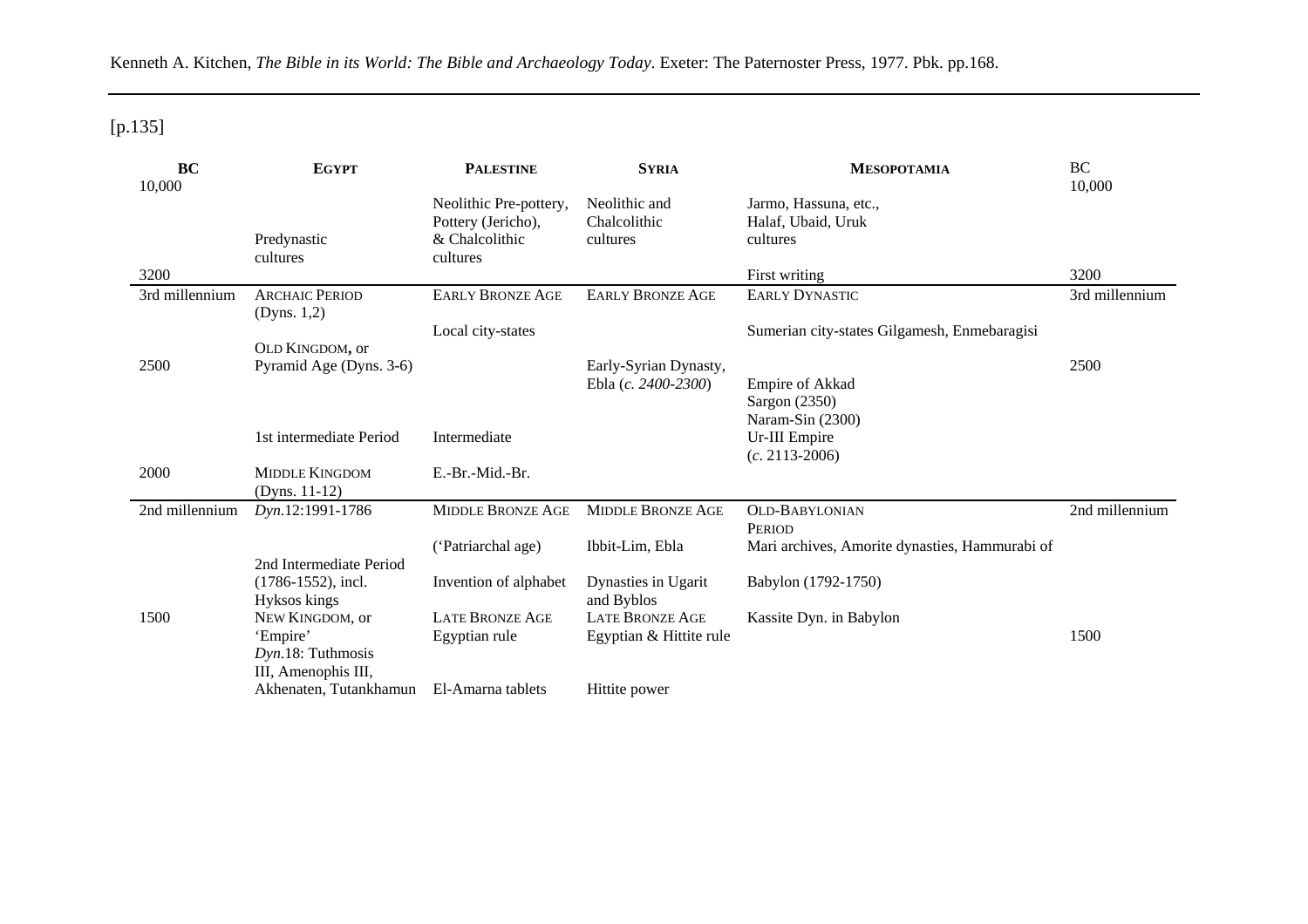Kenneth A. Kitchen, *The Bible in its World: The Bible and Archaeology Today*. Exeter: The Paternoster Press, 1977. Pbk. pp.168.

[p.136]

| (BC)<br>1300            | (Egypt)<br>(Palestine)<br>$Dyn.19$ : Sethos I,<br>Hebrews, exodus<br>& into Canaan<br>Ramesses II,<br>Merenptah |                           |              | (Syria)<br>Ugarit, state archives |     | (Mesopotamia)<br>Middle-Assyrian kings<br>(Shalmaneser I)<br>(Tukulti-Ninurta I) | (BC)<br>1300         |
|-------------------------|-----------------------------------------------------------------------------------------------------------------|---------------------------|--------------|-----------------------------------|-----|----------------------------------------------------------------------------------|----------------------|
| 1200                    | Dyn.20: (1190-1069)                                                                                             |                           |              | 'Sea Peoples'                     |     |                                                                                  | 1200                 |
|                         | Ramesses III,                                                                                                   | Judges                    |              |                                   |     |                                                                                  |                      |
|                         | End of Empire.<br><b>LATE PERIOD</b>                                                                            | Saul                      |              |                                   |     |                                                                                  |                      |
|                         |                                                                                                                 |                           |              |                                   |     |                                                                                  | 1000: 1st millennium |
| 1000: 1st<br>millennium | $Dyn.21:$ Siamun                                                                                                | David & Solomon           |              | 'Neo-Hittite' &                   |     |                                                                                  |                      |
|                         | $Dyn.22$ : Shosheng I                                                                                           | <b>JUDAH &amp; ISRAEL</b> |              | Aramean states                    |     |                                                                                  |                      |
| 925                     | (Shishak), 945-924                                                                                              | Rehoboam                  | Jeroboam I   | DAMASCUS:                         |     |                                                                                  | 925                  |
|                         |                                                                                                                 |                           |              | Ben-Hadad I,                      |     | Assyria: Shalmaneser III (859-824)                                               |                      |
|                         | Osorkon I, 924-889                                                                                              |                           |              | Ben-Hadad II                      |     |                                                                                  |                      |
|                         | Osorkon II, 874-850                                                                                             | Jehoshaphat               | Ahab<br>Jehu | Hazael                            |     |                                                                                  |                      |
|                         |                                                                                                                 |                           | Jehoash      | (Zakur, Hamath)                   |     | Adad-nirari III                                                                  | 800                  |
| 800                     | Shosheng III                                                                                                    | Uzziah                    | Jeroboam II  | Ben-Hadad III                     |     | $(811 - 783)$                                                                    | 750                  |
|                         | $(Dyn.23)$ : breaks<br>away)                                                                                    | Jotham                    | Menahem      | Fall of Damascus (734)            |     | Tiglath-pileser III (745-727)                                                    |                      |
| 750                     |                                                                                                                 |                           | Pekah        |                                   |     | Shalmaneser V (727-722)                                                          |                      |
|                         | Osorkon IV ("So")                                                                                               | Ahaz                      | Hoshea       |                                   |     |                                                                                  |                      |
|                         |                                                                                                                 | Fall of Samaria, 722      |              | Direct                            |     | Sargon II (722-705)                                                              |                      |
|                         | Dyn.25:716-664                                                                                                  |                           |              |                                   |     |                                                                                  |                      |
|                         | Shabako                                                                                                         |                           |              | Assyrian                          |     | Sennacherib (705-681)                                                            | 700                  |
| 700                     | Shebitku                                                                                                        | Hezekiah                  |              |                                   |     | Esarhaddon (681-669)                                                             |                      |
|                         | Tirhakah (690-664)                                                                                              | Manasseh                  |              | Rule                              |     | Assurbanipal (669-626)                                                           |                      |
|                         | Dyn.26:664-525                                                                                                  |                           |              |                                   |     | Fall of Assyria, 609                                                             |                      |
|                         | Psammetichus I<br>$(664-610)$                                                                                   |                           |              | Battle of Carchemish,             | 605 |                                                                                  |                      |
|                         | Necho II (610-595)                                                                                              | Josiah                    |              |                                   |     |                                                                                  |                      |
|                         | Psam.II (595-589)                                                                                               | Jehoiakim                 |              |                                   |     | Neo-Babylonian Empire:                                                           | 600                  |
| 600                     | Hophra (589-570)                                                                                                | Jehoiachin                |              |                                   |     | Nebuchadrezzar II (605-562)                                                      |                      |
|                         | Amasis (570-526                                                                                                 | Zedekiah                  |              |                                   |     |                                                                                  |                      |